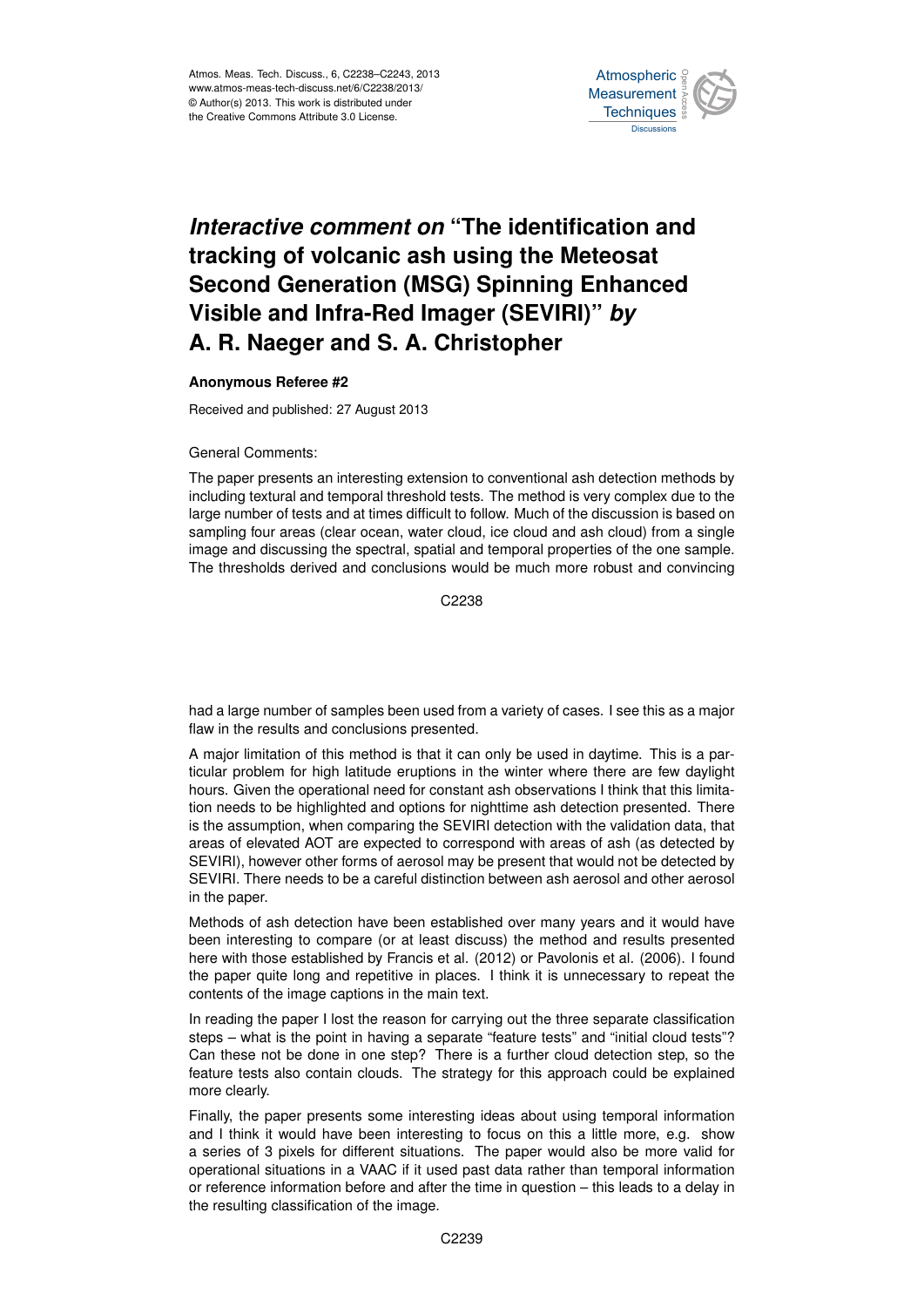Specific comments

1. p. 5578, line 25: How can these references classify the size of the 2010 Eyjafjallajökull eruption in 2004 and 2009? Suggest this needs a different reference or re-wording.

2. p. 5579, line 6: Be good to have a reference for the 1 billion US dollars losses. The following sentence ("Also, the damaging effects of . . ..") needs re-wording because it is why airspace was closed not an additional effect.

3. p. 5580, line 2: I would suggest that the common tool for mapping ash is the use of the BT10.8 – BT12.0 method rather than RGB images. RGB images are often used to subjectively view ash dispersion in animations, but not to map ash. (Also use lower-case in red, green, blue)

4. p. 5587, lines 10-12: By using a two-week period surrounding the time of interest makes this method invalid for use in an operational situation where image classification would need to be done in near-real time. If the purpose of this method is for use in VAACs then this needs to be changed; if not the purpose is of the ash detection method needs to be stated (post-event analysis?).

5. p. 5587, lines 15-17: Does the highest BT10.8 value always correspond to the minimum 0.6 um reflectance? I wouldn't have thought this was correct. Surely, hot desert surfaces have high 0.6 um reflectance – perhaps I have miss-understood this point.

6. p. 5588, lines 5-7: Again, this cannot be done in near real-time – limitation in application of the method.

7. p. 5588, line 14 (and many places elsewhere): What type of RGB is this? There are many ways of creating a RGB. Is it the traditionally used "dust" RGB as developed by EUMETSAT? Please can you explain what the RGB is and how it's created (i.e. what channels).

C2240

8. p. 5588, lines 27-29: I would question whether the majority of the ash particles were smaller than 1.6 um. There are limitations on the upper size that can be measured by aircraft instrumentation, which means that many large ash particles get missed. Much of the ash mass is contained in the ash particles beyond the viewing capability of infrared sensors. However, in terms of number there are probably large numbers of small particles even if the bulk of the mass is in the large ( $> 10$  um) particles.

9. p. 5589, lines 5-6 (and elsewhere): The inclusion of the solar component in the 3.9 um channel makes the data difficult to use; the 3.9 um data value will vary enormously with viewing and solar angles as well as atmospheric content. I would think that a wider study was needed looking at the 3.9 um value over several days, times and situations to gather any conclusions from the use of this channel. Normally, this channel is only used at night, but to the problems in its use during the day.

10. p. 5589, lines 20-21: doesn't this test also detect clear areas that usually have BTD 10.8 – 12.0 of around 0.0-0.5K?

11. p. 5590, line 6: Wouldn't the test BT10.8 < 240 K also detect high altitude ash cloud (particularly thick ash cloud)? Suggest that you also write "BT10.8" or similar rather than "10.8 um".

12. p. 5590, line 15: The BTD 3.9 – 10.8 must vary enormously with solar and viewing angles. Is this threshold robust in other viewing geometries and times of day?

13. p. 5592, lines 25-29: Do you assume that you have the same feature in the same pixel in three successive images? If so, this must place limitations on detecting ash cloud edges and small areas of ash – please discuss this and the consequences of your assumption.

14. p. 5595, line 1: How many case studies? This is key – were a large number of cases analysed to derive all thresholds or most derived from the samples in the single image shown in Fig 1?